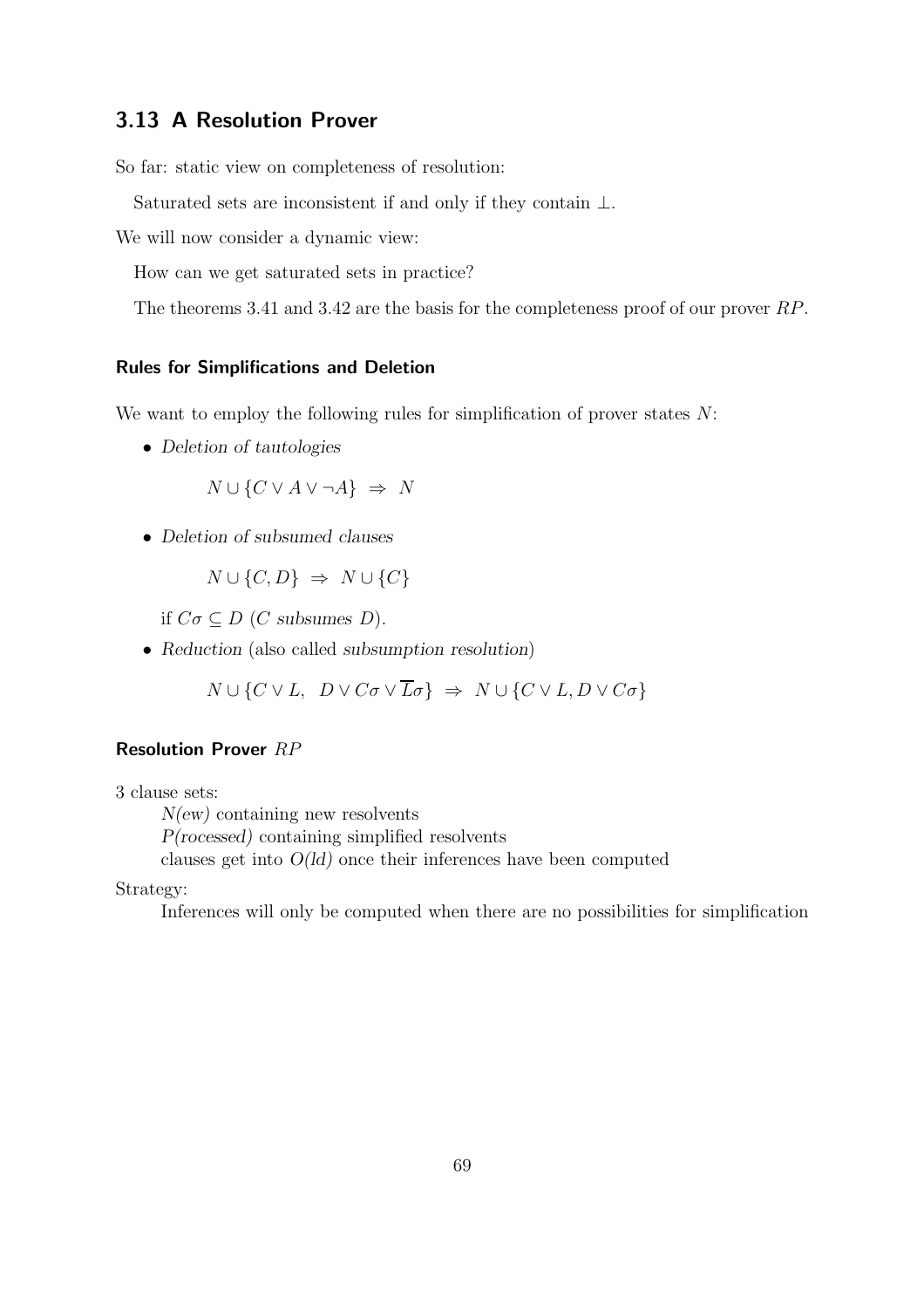## Transition Rules for  $RP(1)$

Tautology elimination

 $N \cup \{C\} | P | O \Rightarrow_{RP} N | P | O$ if  $C$  is a tautology

Forward subsumption  $N \cup \{C\} | P | O \qquad \Rightarrow_{RP} N | P | O$ 

if some D ∈ P ∪ O subsumes C

Backward subsumption  $N ∪ {C}$  |  $P ∪ {D}$  |  $O$   $\Rightarrow_{RP} N ∪ {C}$  |  $P ∣ O$  $N \cup \{C\}$  |  $P$  |  $O \cup \{D\}$   $\Rightarrow_{RP} N \cup \{C\}$  |  $P$  |  $O$ 

if  $C$  strictly subsumes  $D$ 

# Transition Rules for RP (II)

Forward reduction  $N ∪ {C ∨ L} | P | O \Rightarrow_{RP} N ∪ {C} | P | O$ if there exists  $D \vee L' \in P \cup O$ such that  $\overline{L} = L' \sigma$  and  $D \sigma \subseteq C$ Backward reduction

 $N$  |  $P \cup \{C \vee L\}$  |  $O \Rightarrow_{RP} N$  |  $P \cup \{C\}$  |  $O$  $N | P | O \cup \{ C \vee L \} \Rightarrow_{RP} N | P \cup \{ C \} | O$ if there exists  $D \vee L' \in N$ such that  $\overline{L} = L' \sigma$  and  $D \sigma \subseteq C$ 

# Transition Rules for RP (III)

| Clause processing                  |                                               |
|------------------------------------|-----------------------------------------------|
| $N \cup \{C\}   P   O$             | $\Rightarrow_{RP} N \mid P \cup \{C\} \mid O$ |
| Inference computation              |                                               |
| $\emptyset$   $P \cup \{C\}$   $O$ | $\Rightarrow_{RP} N   P   O \cup \{C\},$      |
|                                    | where $N$ is the set of conclusions           |
|                                    | of $Res_{S}^{\succ}$ -inferences from clauses |
|                                    | in $O \cup \{C\}$ where C is one of the       |
|                                    | premises                                      |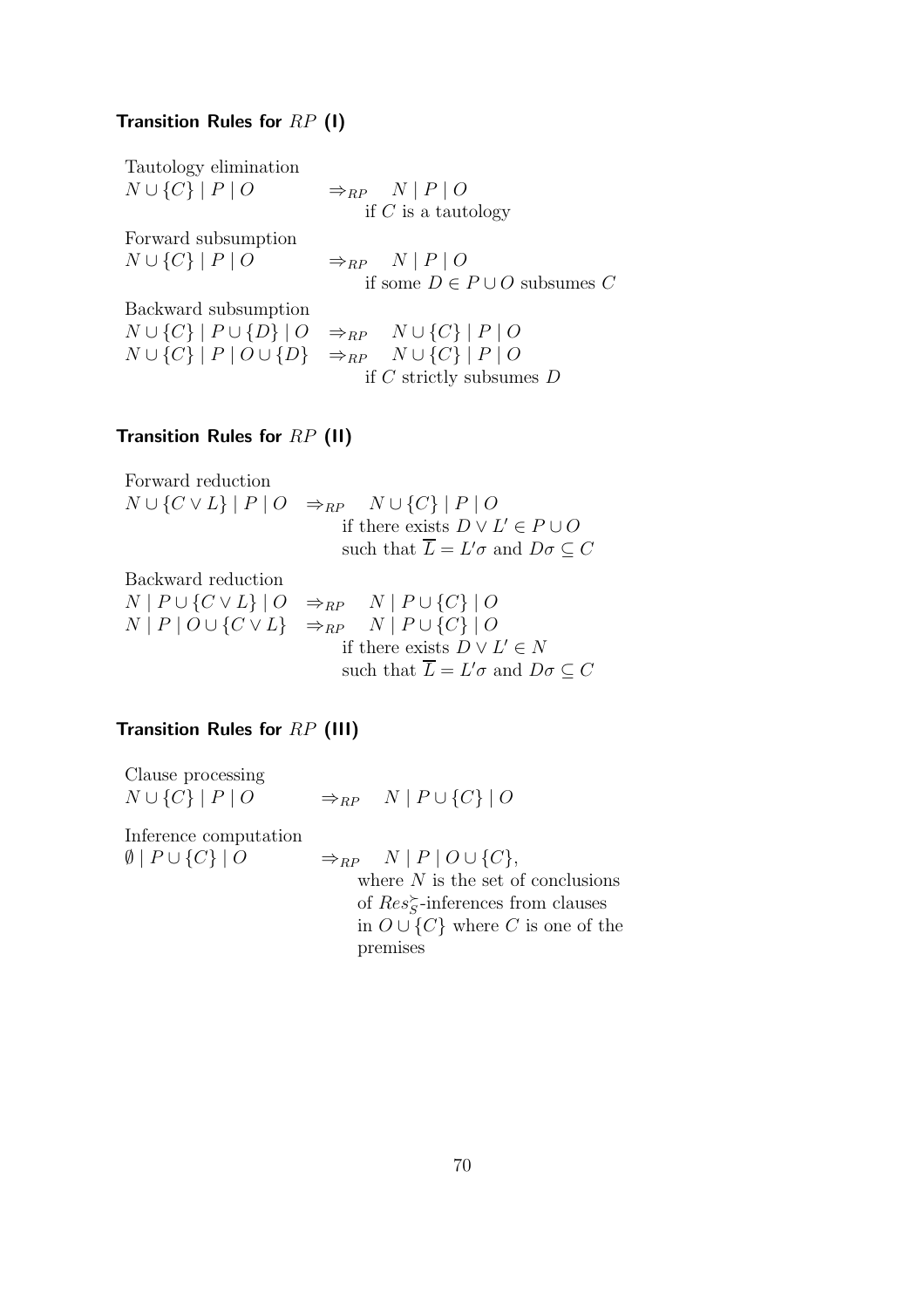#### Soundness and Completeness

### Theorem 3.43

 $N \models \bot \Leftrightarrow N \mid \emptyset \mid \emptyset \Rightarrow_{RP} N' \cup {\{\bot\}} \mid \bot$ 

Proof in L. Bachmair, H. Ganzinger: Resolution Theorem Proving appeared in the Handbook of Automated Reasoning, 2001

## Fairness

Problem:

If N is inconsistent, then  $N | \emptyset | \emptyset \stackrel{*}{\Rightarrow}_{RP} N' \cup {\{\perp\}} |$ .

Does this imply that *every* derivation starting from an inconsistent set N eventually produces ⊥?

No: a clause could be kept in P without ever being used for an inference.

We need in addition a *fairness condition:*

If an inference is possible forever (that is, none of its premises is ever deleted), then it must be computed eventually.

One possible way to guarantee fairness: Implement  $P$  as a queue (there are other techniques to guarantee fairness).

With this additional requirement, we get a stronger result: If  $N$  is inconsistent, then every *fair* derivation will eventually produce ⊥.

#### Hyperresolution

There are *many* variants of resolution. (We refer to [Bachmair, Ganzinger: Resolution Theorem Proving] for further reading.)

One well-known example is hyperresolution (Robinson 1965):

Assume that several negative literals are selected in a clause  $C$ . If we perform an inference with C, then one of the selected literals is eliminated.

Suppose that the remaining selected literals of C are again selected in the conclusion. Then we must eliminate the remaining selected literals one by one by further resolution steps.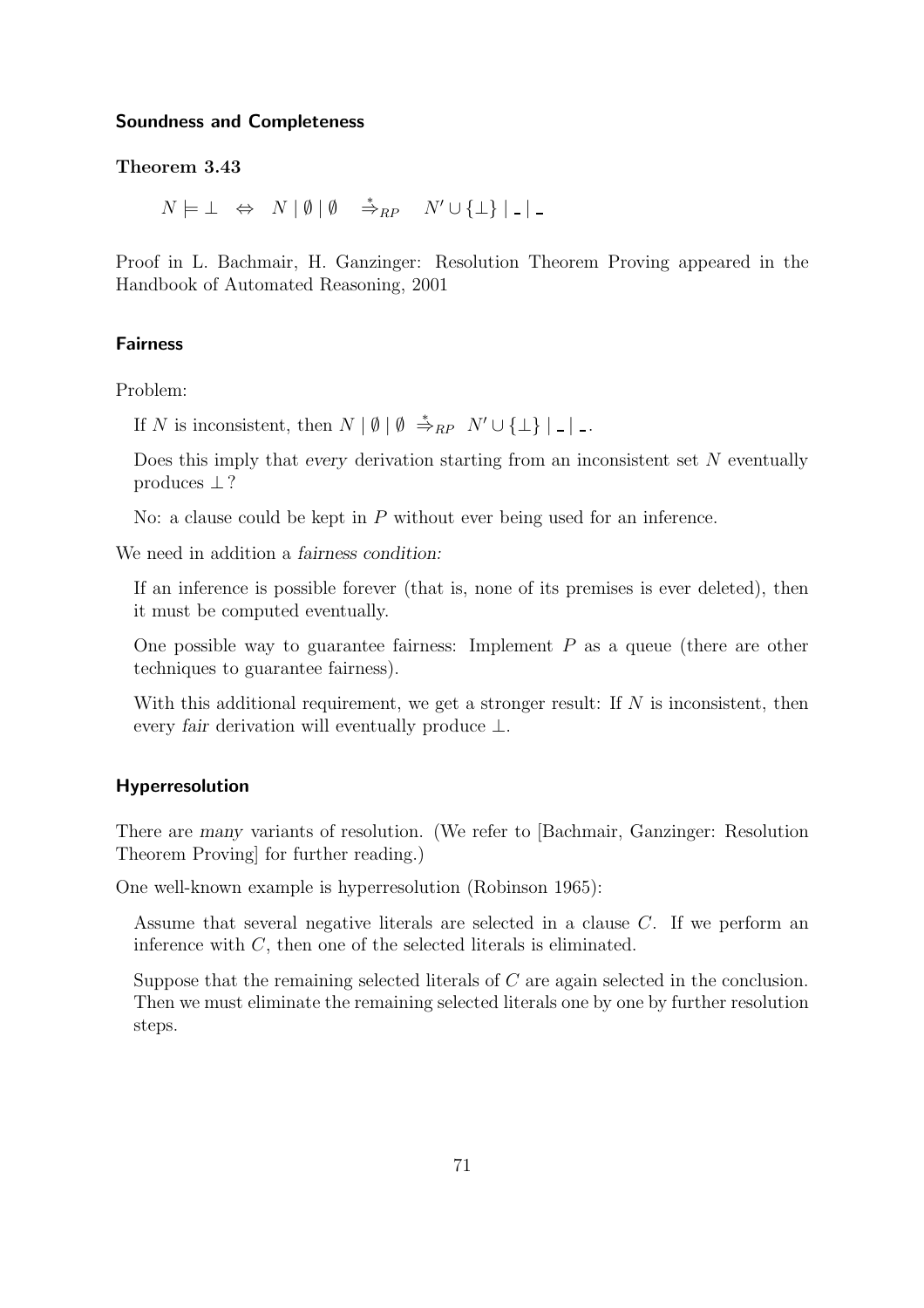Hyperresolution replaces these successive steps by a single inference. As for  $Res_{S}^{\succ}$ , the calculus is parameterized by an atom ordering  $\succ$  and a selection function S.

$$
\frac{D_1 \vee B_1 \cdots D_n \vee B_n \quad C \vee \neg A_1 \vee \ldots \vee \neg A_n}{(D_1 \vee \ldots \vee D_n \vee C)\sigma}
$$

with  $\sigma = \text{mgu}(A_1 \doteq B_1, \ldots, A_n \doteq B_n)$ , if

- (i)  $B_i \sigma$  strictly maximal in  $D_i \sigma$ ,  $1 \leq i \leq n$ ;
- (ii) nothing is selected in  $D_i$ ;
- (iii) the indicated occurrences of the  $\neg A_i$  are exactly the ones selected by S, or else nothing is selected in the right premise and  $n = 1$  and  $\neg A_1 \sigma$  is maximal in  $C \sigma$ .

Similarly to resolution, hyperresolution has to be complemented by a factorization inference.

As we have seen, hyperresolution can be simulated by iterated binary resolution.

However this yields intermediate clauses which HR might not derive, and many of them might not be extendable into a full HR inference.

# 3.14 Summary: Resolution Theorem Proving

- Resolution is a machine calculus.
- Subtle interleaving of enumerating instances and proving inconsistency through the use of unification.
- Parameters: atom ordering  $\succ$  and selection function S. On the non-ground level, ordering constraints can (only) be solved approximatively.
- Completeness proof by constructing candidate interpretations from productive clauses  $C \vee A$ ,  $A \succ C$ ; inferences with those reduce counterexamples.
- *Local* restrictions of inferences via ≻ and S  $\Rightarrow$  fewer proof variants.
- *Global* restrictions of the search space via elimination of redundancy  $\Rightarrow$  computing with "smaller" clause sets;  $\Rightarrow$  termination on many decidable fragments.
- However: not good enough for dealing with orderings, equality and more specific algebraic theories (lattices, abelian groups, rings, fields)
	- $\Rightarrow$  further specialization of inference systems required.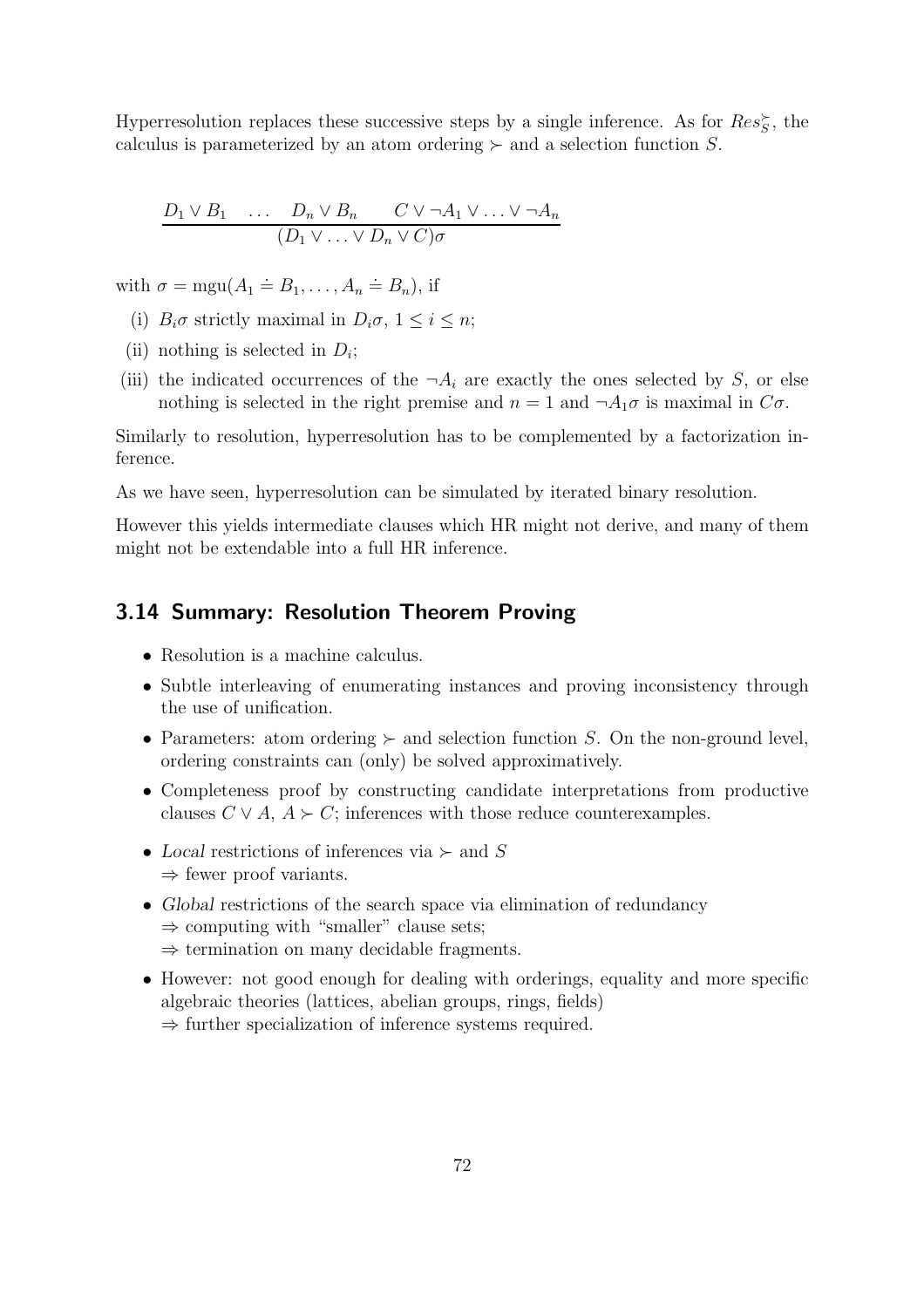# 3.15 Semantic Tableaux

Literature:

M. Fitting: First-Order Logic and Automated Theorem Proving, Springer-Verlag, New York, 1996, chapters 3, 6, 7.

R. M. Smullyan: First-Order Logic, Dover Publ., New York, 1968, revised 1995.

Like resolution, semantic tableaux were developed in the sixties, independently by Zbigniew Lis and Raymond Smullyan on the basis of work by Gentzen in the 30s and of Beth in the 50s.

## Idea

Idea (for the propositional case):

A set  $\{F \wedge G\} \cup N$  of formulas has a model if and only if  $\{F \wedge G, F, G\} \cup N$  has a model.

A set  $\{F \vee G\} \cup N$  of formulas has a model if and only if  $\{F \vee G, F\} \cup N$  or  ${F \vee G, G} \cup N$  has a model.

(and similarly for other connectives).

To avoid duplication, represent sets as paths of a tree.

Continue splitting until two complementary formulas are found  $\Rightarrow$  inconsistency detected.

# A Tableau for  $\{P \land \neg (Q \lor \neg R), \neg Q \lor \neg R\}$



This tableau is not "maximal", however the first "path" is. This path is not "closed", hence the set  $\{1,2\}$  is satisfiable. (These notions will all be defined below.)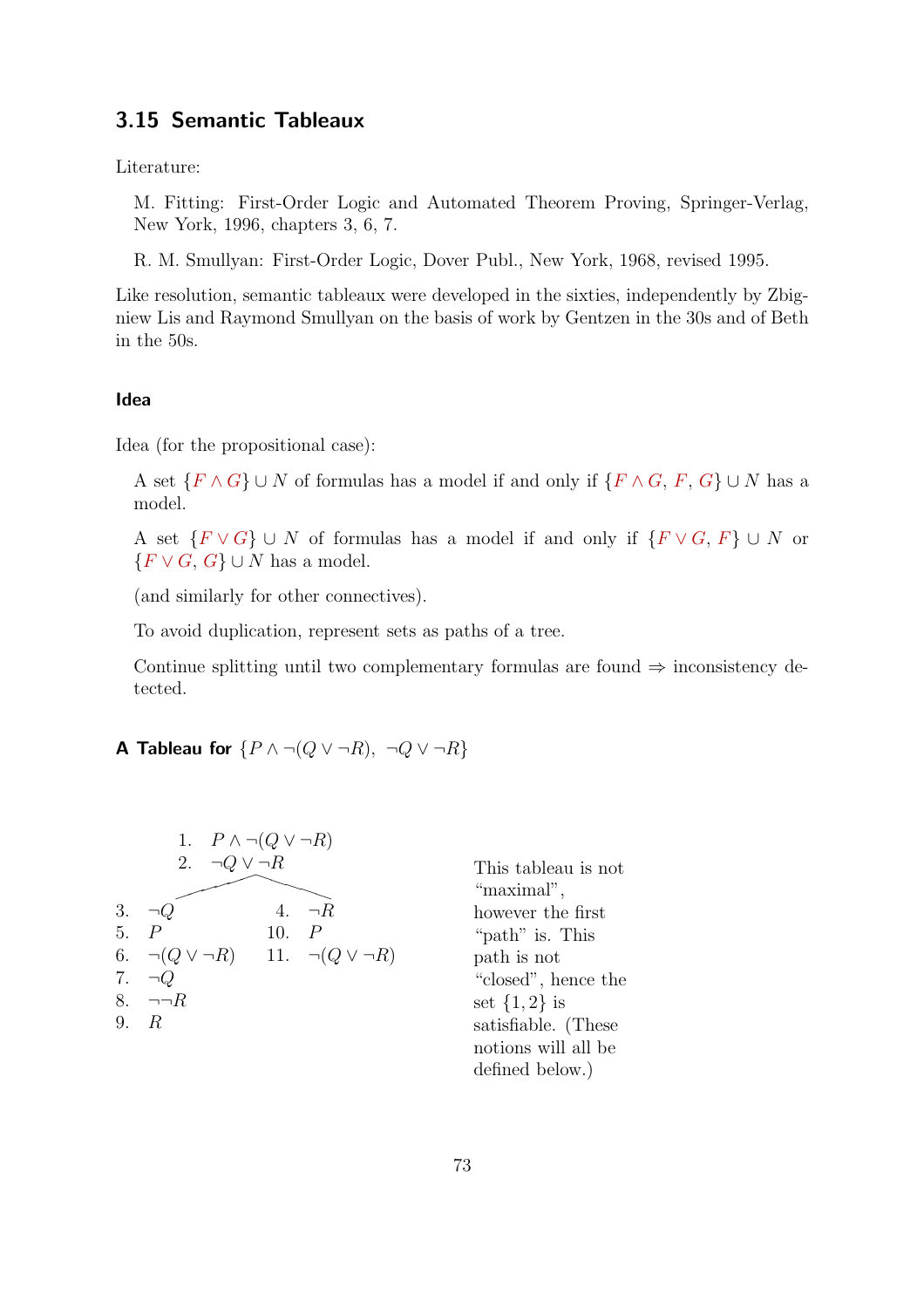## Properties

Properties of tableau calculi:

analytic: inferences according to the logical content of the symbols.

goal oriented: inferences operate directly on the goal to be proved (unlike, e. g., ordered resolution).

global: some inferences affect the entire proof state (set of formulas), as we will see later.

## Propositional Expansion Rules

Expansion rules are applied to the formulas in a tableau and expand the tableau at a leaf. We append the conclusions of a rule (horizontally or vertically) at a *leaf*, whenever the premise of the expansion rule matches a formula appearing *anywhere* on the path from the root to that leaf.

Negation Elimination

$$
\frac{\neg \neg F}{F} \qquad \frac{\neg T}{\perp} \qquad \frac{\neg \perp}{T}
$$

 $\alpha$ -Expansion

(for formulas that are essentially conjunctions: append subformulas  $\alpha_1$  and  $\alpha_2$  one on top of the other)

$$
\frac{\alpha}{\alpha_1}
$$
  

$$
\alpha_2
$$

 $\beta$ -Expansion

(for formulas that are essentially disjunctions: append  $\beta_1$  and  $\beta_2$  horizontally, i.e., branch into  $\beta_1$  and  $\beta_2$ )

$$
\frac{\beta}{\beta_1 \mid \beta_2}
$$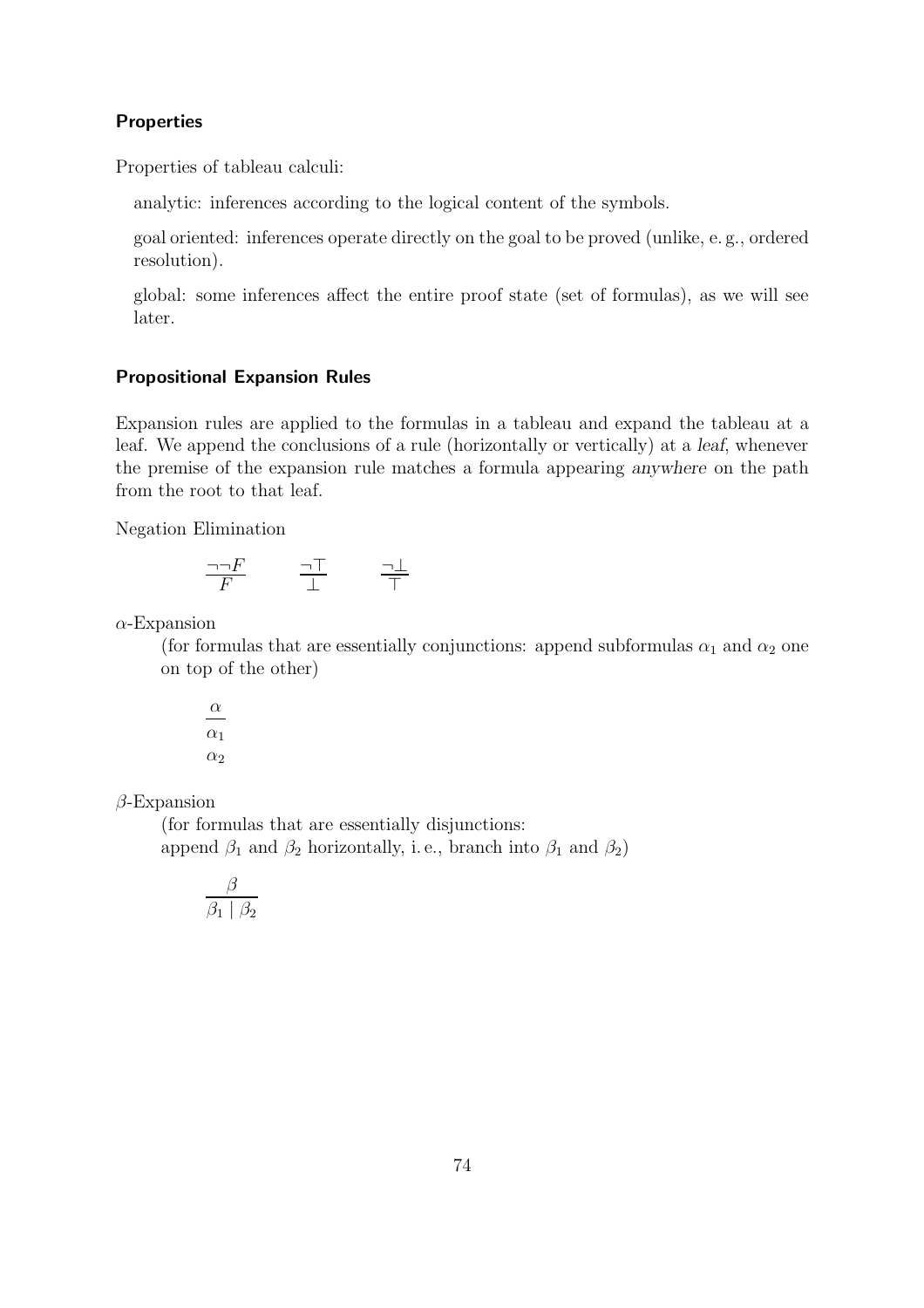#### Classification of Formulas

| conjunctive      |            |            | disjunctive       |  |  |
|------------------|------------|------------|-------------------|--|--|
| $\alpha$         | $\alpha_1$ | $\alpha_2$ |                   |  |  |
| $X \wedge Y$     |            |            | $\neg(X\wedge Y)$ |  |  |
| $\neg(X \vee Y)$ |            |            |                   |  |  |
|                  |            |            |                   |  |  |

We assume that the binary connective  $\leftrightarrow$  has been eliminated in advance.

## Tableaux: Notions

A *semantic tableau* is a marked (by formulas), finite, unordered tree and inductively defined as follows: Let  $\{F_1, \ldots, F_n\}$  be a set of formulas.

(i) The tree consisting of a single path

$$
F_1 \\ \vdots \\ F_n
$$

is a tableau for  $\{F_1, \ldots, F_n\}$ . (We do not draw edges if nodes have only one successor.)

(ii) If T is a tableau for  $\{F_1, \ldots, F_n\}$  and if T' results from T by applying an expansion rule then T' is also a tableau for  $\{F_1, \ldots, F_n\}$ .

A *path* (from the root to a leaf) in a tableau is called *closed*, if it either contains ⊥, or else it contains both some formula F and its negation  $\neg F$ . Otherwise the path is called *open*.

A tableau is called *closed*, if all paths are closed.

A *tableau proof* for F is a closed tableau for  $\{\neg F\}$ .

A path P in a tableau is called *maximal*, if for each non-atomic formula F on P there exists a node in  $P$  at which the expansion rule for  $F$  has been applied.

In that case, if  $F$  is a formula on  $P$ ,  $P$  also contains:

- (i)  $F_1$  and  $F_2$ , if F is a  $\alpha$ -formula,
- (ii)  $F_1$  or  $F_2$ , if F is a  $\beta$ -formula, and
- (iii)  $F'$ , if F is a negation formula, and F' the conclusion of the corresponding elimination rule.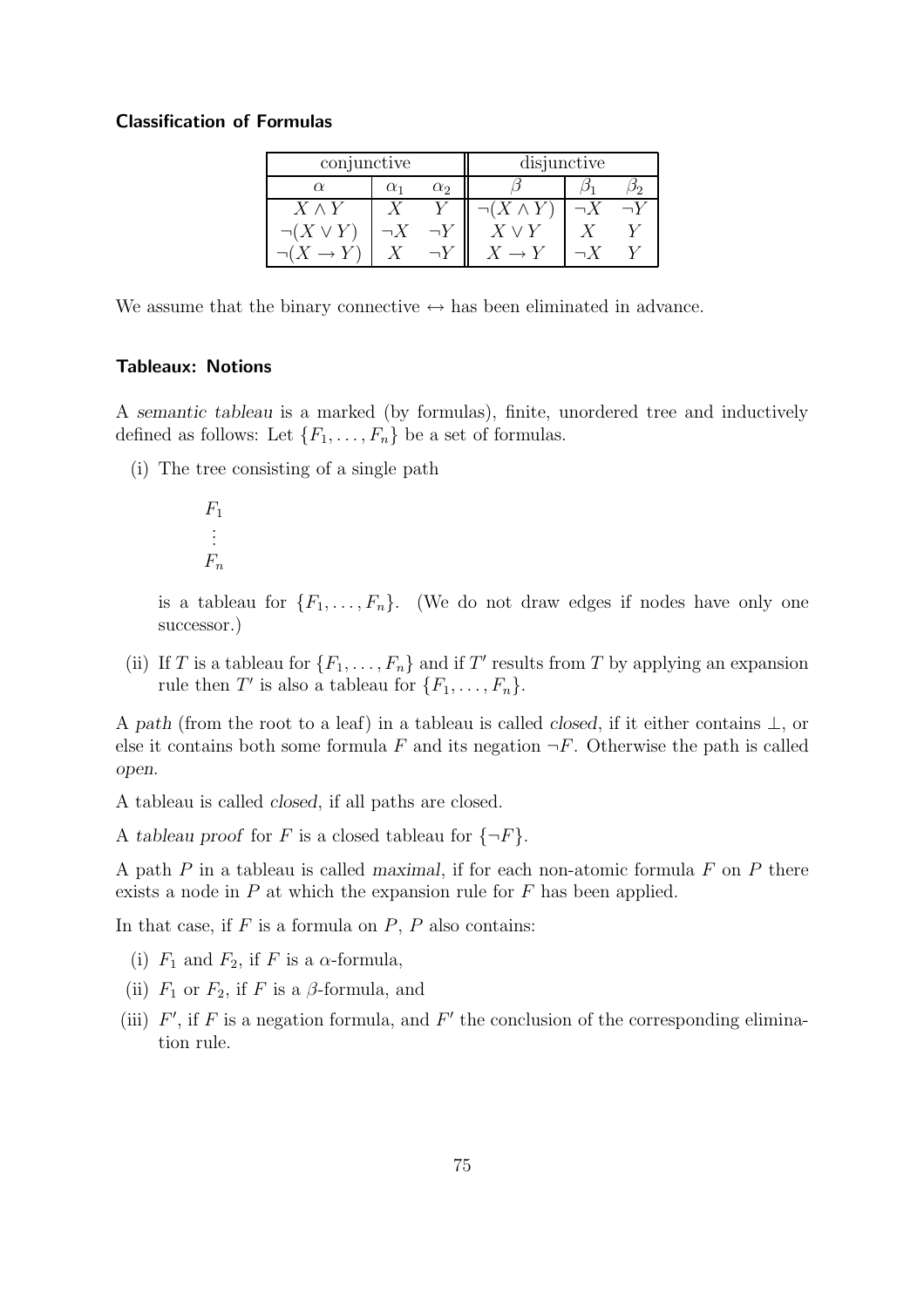A tableau is called *maximal*, if each path is closed or maximal.

A tableau is called *strict*, if for each formula the corresponding expansion rule has been applied at most once on each path containing that formula.

A tableau is called *clausal*, if each of its formulas is a clause.

## A Sample Proof

One starts out from the negation of the formula to be proved.

1. 
$$
\neg[(P \rightarrow (Q \rightarrow R)) \rightarrow ((P \vee S) \rightarrow ((Q \rightarrow R) \vee S))]
$$
  
\n2.  $(P \rightarrow (Q \rightarrow R))$  [1<sub>1</sub>]  
\n3.  $\neg((P \vee S) \rightarrow ((Q \rightarrow R) \vee S))$  [1<sub>2</sub>]  
\n4.  $P \vee S$  [3<sub>1</sub>]  
\n5.  $\neg((Q \rightarrow R) \vee S)$  [3<sub>2</sub>]  
\n6.  $\neg(Q \rightarrow R)$  [5<sub>1</sub>]  
\n7.  $\neg S$  [5<sub>2</sub>]  
\n8.  $\neg P$  [2<sub>1</sub>] 9.  $Q \rightarrow R$  [2<sub>2</sub>]  
\n10.  $P$  [4<sub>1</sub>] 11.  $S$  [4<sub>2</sub>]

There are three paths, each of them closed.

## Properties of Propositional Tableaux

We assume that T is a tableau for  $\{F_1, \ldots, F_n\}$ .

**Theorem 3.44**  ${F_1, \ldots, F_n}$  *satisfiable* ⇔ *some path (i.e., the set of its formulas) in* T *is satisfiable.*

**Proof.** By induction over the structure of T.  $\Box$ 

Corollary 3.45 T *closed*  $\Rightarrow$  { $F_1, \ldots, F_n$ } *unsatisfiable* 

Theorem 3.46 *Let* T *be a strict propositional tableau. Then* T *is finite.*

Proof. New formulas resulting from expansion are either  $\bot$ ,  $\top$  or subformulas of the expanded formula. By strictness, on each path a formula can be expanded at most once. Therefore, each path is finite, and a finitely branching tree with finite paths is finite by Lemma 1.8.  $\Box$ 

Conclusion: Strict and maximal tableaux can be effectively constructed.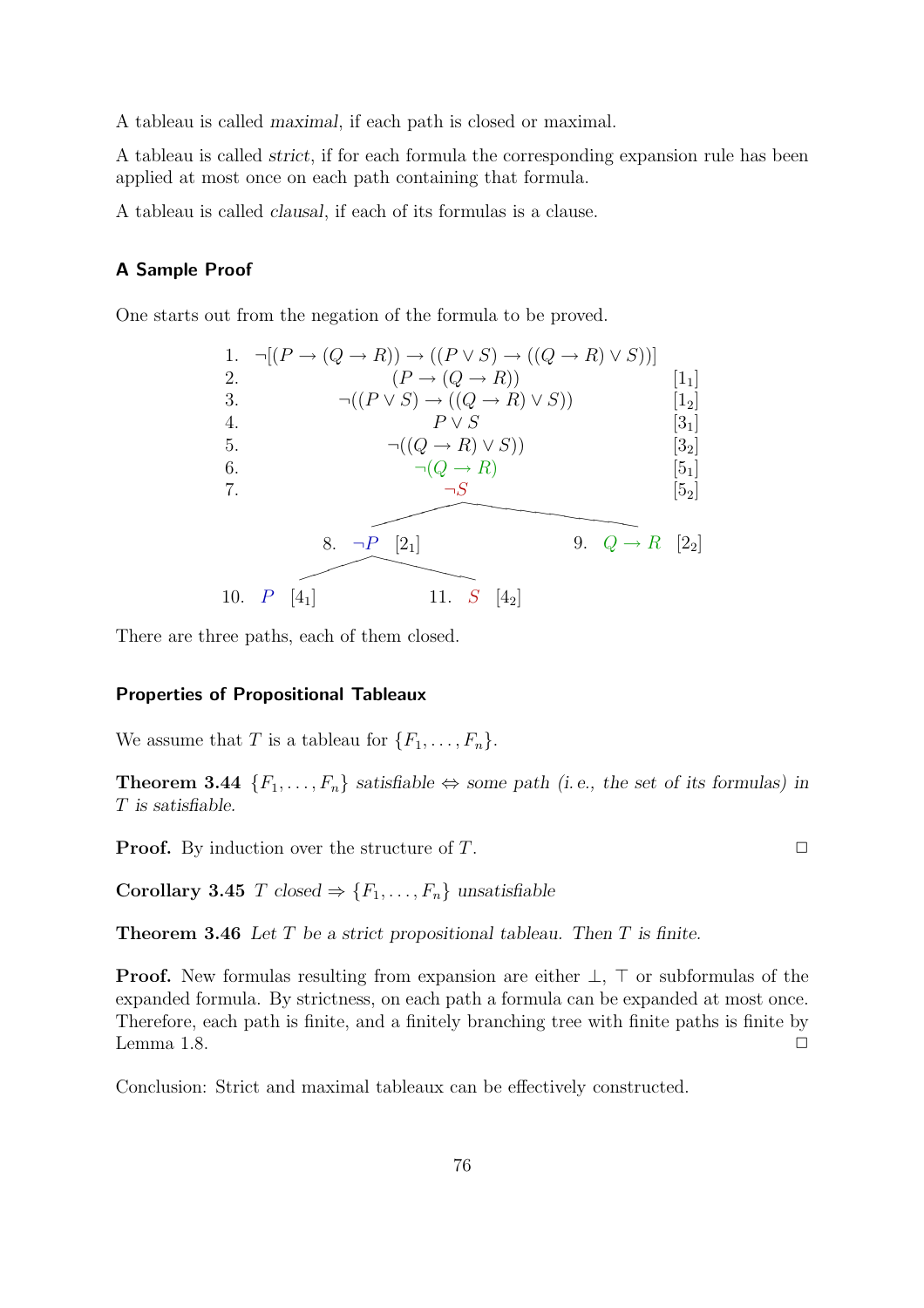## Refutational Completeness

Theorem 3.47 *Let* P *be a maximal, open path in a tableau. Then set of formulas on* P *is satisfiable.*

**Proof.** (The theorem holds for arbitrary tableaux, but in this proof we consider only the case of a clausal tableau. The full proof can be found, e.g., in Fitting 1996.)

Let N be the set of formulas on P. As P is open,  $\perp$  is not in N. Let  $C \vee A$  and  $D \vee \neg A$  be two resolvable clauses in N. One of the two subclauses C or D, C say, is not empty, as otherwise P would be closed. Since P is maximal, in P the  $\beta$ -rule was applied on  $C \vee A$ . Therefore, P (and N) contains a proper subclause of  $C \vee A$ , and hence  $C \vee A$  is redundant w. r. t. N. By the same reasoning, if N contains a clause that can be factored, that clause must be redundant w.r.t.  $N$ . In other words,  $N$  is saturated up to redundancy w.r.t.  $Res($ olution). Now apply Theorem 3.19 to prove satisfiability of  $N$ .

**Theorem 3.48**  ${F_1, \ldots, F_n}$  *satisfiable* ⇔ *there exists no closed strict tableau for*  ${F_1, \ldots, F_n}.$ 

Proof. One direction is clear by Theorem 3.44. For the reverse direction, let T be a strict, maximal tableau for  $\{F_1, \ldots, F_n\}$  and let P be an open path in T. By the previous theorem, the set of formulas on P, and hence by Theorem 3.44 the set  $\{F_1, \ldots, F_n\}$ , is  $s$ atisfiable.  $\Box$ 

## **Consequences**

The validity of a propositional formula  $F$  can be established by constructing a strict, maximal tableau for  $\{\neg F\}$ :

- T closed  $\Leftrightarrow$  F valid.
- It suffices to test complementarity of paths w. r. t. atomic formulas (cf. reasoning in the proof of Theorem 3.47).
- Which of the potentially many strict, maximal tableaux one computes does not matter. In other words, tableau expansion rules can be applied don't-care nondeterministically ("*proof confluence*").
- The expansion strategy, however, can have a dramatic impact on tableau size.
- Since it is sufficient to saturate paths w. r. t. ordered resolution (up to redundancy), tableau expansion rules can be even more restricted, in particular by certain ordering constraints.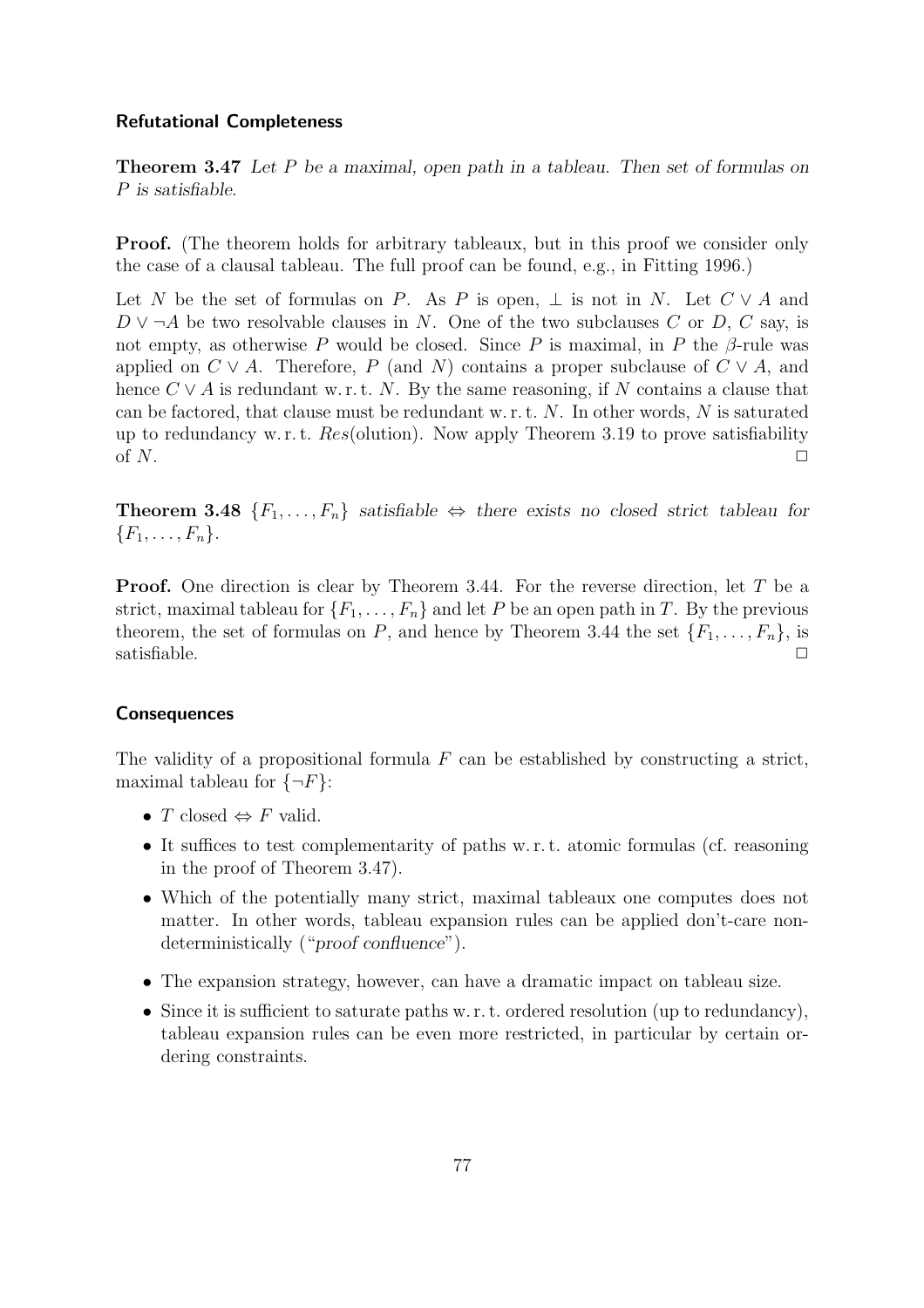#### Semantic Tableaux for First-Order Logic

Additional classification of quantified formulas:

|               | universal        | existential  |   |  |
|---------------|------------------|--------------|---|--|
|               |                  |              |   |  |
| $\forall x F$ | t/x              | $\exists xF$ | x |  |
|               | $\boldsymbol{x}$ | 1 x F        |   |  |

Moreover we assume that the set of variables  $X$  is partitioned into 2 disjoint infinite subsets  $X_g$  and  $X_f$ , so that bound [free] variables variables can be chosen from  $X_g$  [ $X_f$ ]. (This avoids the variable capturing problem.)

## Additional Expansion Rules

 $\gamma$ -expansion

$$
\frac{\gamma}{\gamma(x)}
$$
 where *x* is a variable in  $X_f$ 

 $\delta$ -expansion

$$
\frac{\delta}{\delta(f(x_1,\ldots,x_n))}
$$

where f is a new Skolem function, and the  $x_i$  are the free variables in  $\delta$ 

Skolemization becomes part of the calculus and needs not necessarily be applied in a preprocessing step. Of course, one could do Skolemization beforehand, and then the δ-rule would not be needed.

Note that the rules are parametric, instantiated by the choices for  $x$  and  $f$ , respectively. Strictness here means that only one instance of the rule is applied on each path to any formula on the path.

In this form the rules go back to Hähnle and Schmitt: The liberalized  $\delta$ -rule in free variable semantic tableaux, J. Automated Reasoning 13,2, 1994, 211–221.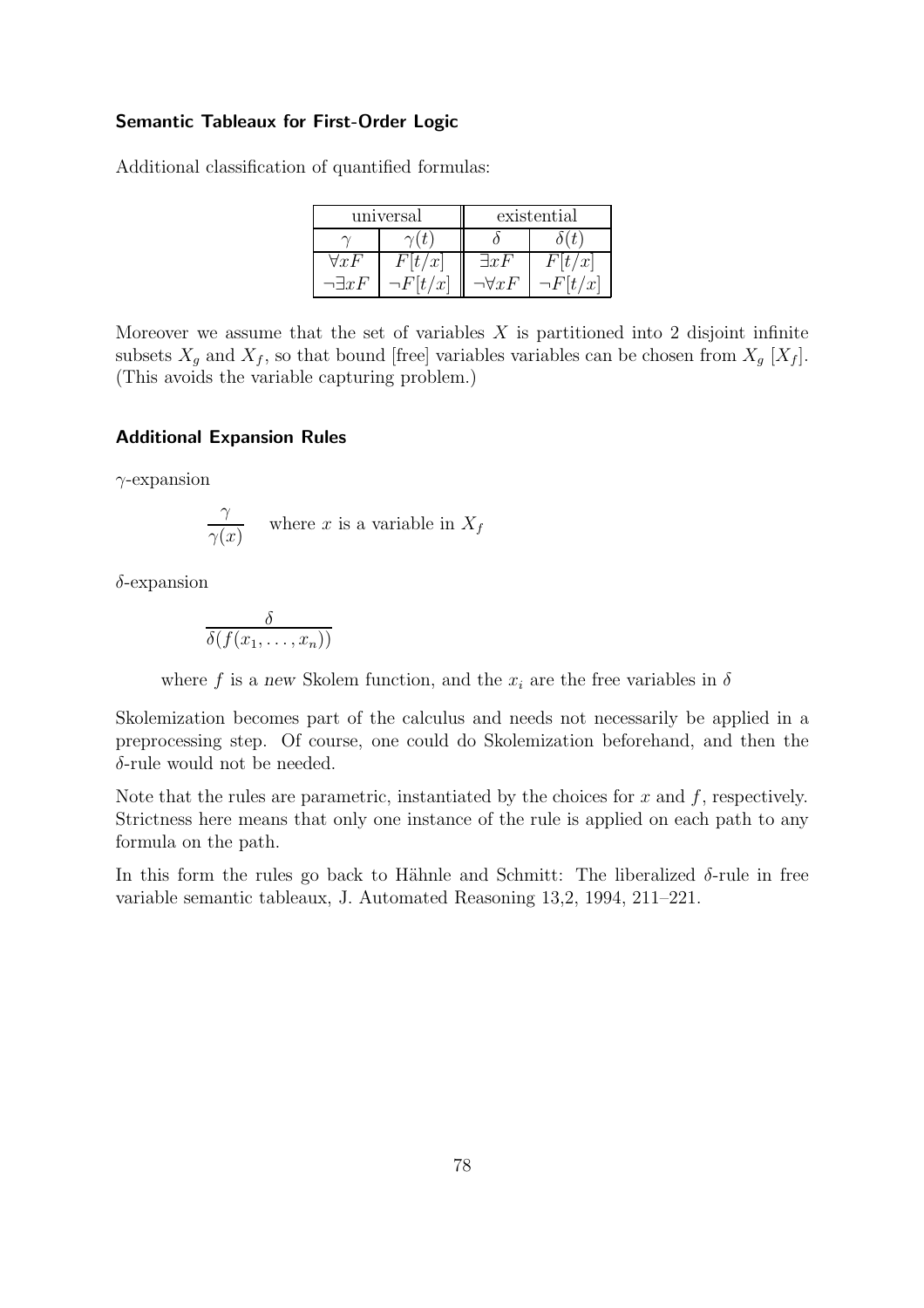#### Free-Variable Tableaux

Let  $\{F_1, \ldots, F_n\}$  be a set of *closed formulas*.

(i) The tree consisting of a single path

$$
F_1
$$

$$
\vdots
$$

$$
F_n
$$

is a tableau for  $\{F_1, \ldots, F_n\}$ .

- (ii) If T is a tableau for  $\{F_1, \ldots, F_n\}$  and if T' results by applying an expansion rule to T, then T' is also a tableau for  $\{F_1, \ldots, F_n\}$ .
- (iii) If T is a tableau for  $\{F_1, \ldots, F_n\}$  and if  $\sigma$  is a substitution, then  $T\sigma$  is also a tableau for  $\{F_1, \ldots, F_n\}$ .

The *substitution rule* (iii) may, potentially, modify all the formulas of a tableau. This feature is what is makes the tableau method a *global proof method*. (Resolution, by comparison, is a local method.)

If one took (iii) literally, by repeated application of  $\gamma$ -rule one could enumerate all substitution instances of the universally quantified formulas. That would be a major drawback compared with resolution. Fortunately, we can improve on this.

## Example

| 1. $\neg \exists w \forall x \ p(x, w, f(x, w)) \rightarrow \exists w \forall x \exists y \ p(x, w, y)$ |                      |
|---------------------------------------------------------------------------------------------------------|----------------------|
| 2. $\exists w \forall x \ p(x, w, f(x, w))$                                                             | $1_1$ [ $\alpha$ ]   |
| 3. $\neg \exists w \forall x \exists y \ p(x, w, y)$                                                    | $1_2$ [ $\alpha$ ]   |
| 4. $\forall x \ p(x, c, f(x, c))$                                                                       | $2(c)$ [ $\delta$ ]  |
| 5. $\neg \forall x \exists y \ p(x, v_1, y)$                                                            | $3(v_1)$ $[\gamma]$  |
| 6. $\neg \exists y \ p(b(v_1), v_1, y)$                                                                 | $5(b(v_1)) [\delta]$ |
| 7. $p(v_2, c, f(v_2, c))$                                                                               | $4(v_2)$ $[\gamma]$  |
| 8. $\neg p(b(v_1), v_1, v_3)$                                                                           | $6(v_3) [\gamma]$    |

7. and 8. are complementary (modulo unification):

 $v_2 \doteq b(v_1), \ c \doteq v_1, \ f(v_2, c) \doteq v_3$ 

is solvable with an mgu  $\sigma = [c/v_1, b(c)/v_2, f(b(c), c)/v_3]$ , and hence,  $T\sigma$  is a closed (linear) tableau for the formula in 1.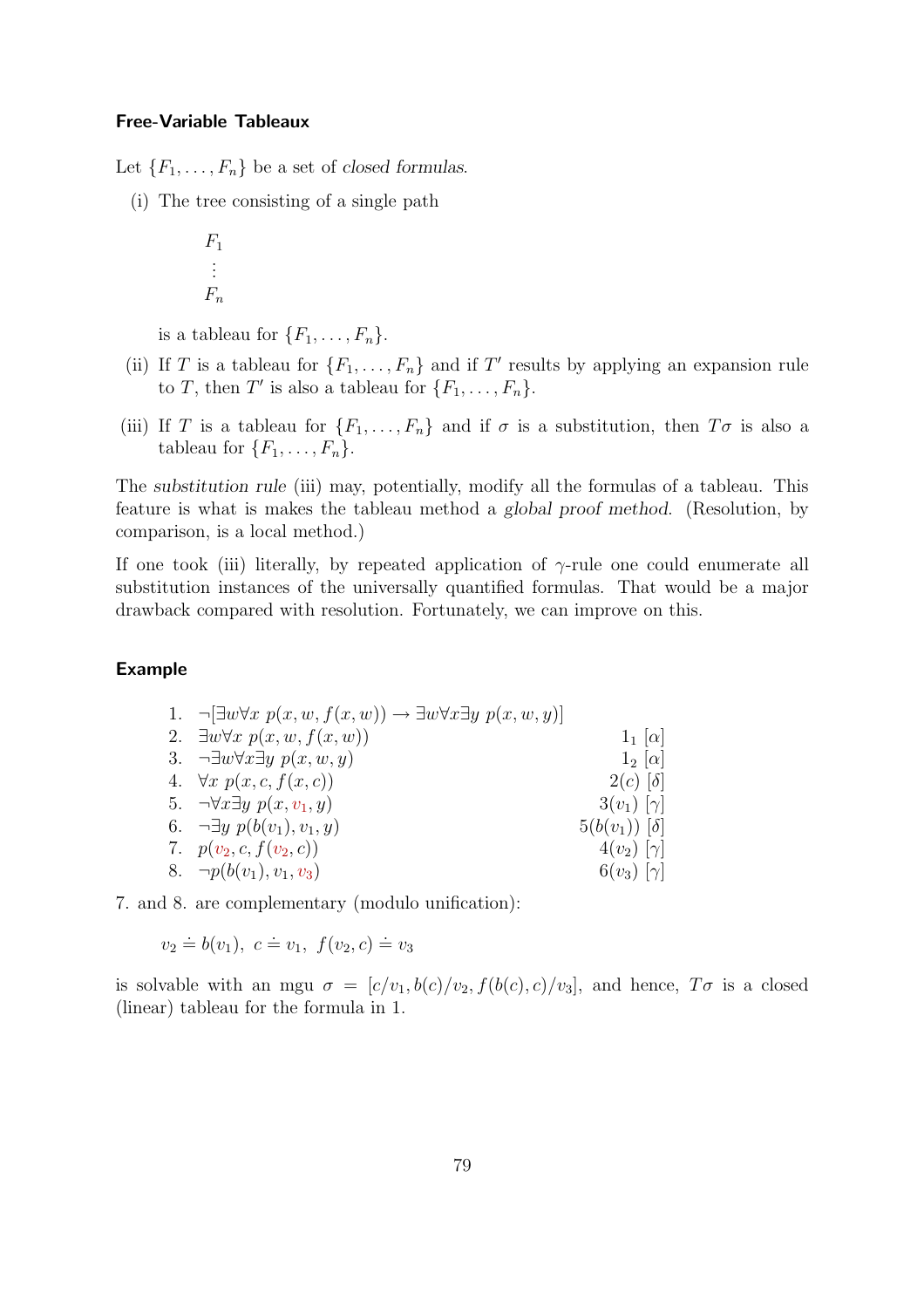#### AMGU-Tableaux

*Idea*: Restrict the substitution rule to unifiers of complementary formulas.

We speak of an A*MGU-Tableau*, whenever the substitution rule is only applied for substitutions  $\sigma$  for which there is a path in T containing two *literals*  $\neg A$  and B such that  $\sigma = \text{mgu}(A, B)$ .

## **Correctness**

Given an signature  $\Sigma$ , by  $\Sigma^{\text{sko}}$  we denote the result of adding infinitely many new Skolem function symbols which we may use in the  $\delta$ -rule.

Let A be a  $\Sigma^{\text{sko}}$ -interpretation, T a tableau, and  $\beta$  a variable assignment over A.

T is called  $(A, \beta)$ -valid, if there is a path  $P_\beta$  in T such that  $A, \beta \models F$ , for each formula F on  $P_{\beta}$ .

T is called *satisfiable* if there exists a structure A such that for each assignment  $\beta$  the tableau T is  $(A, \beta)$ -valid. (This implies that we may choose  $P_\beta$  depending on  $\beta$ .)

**Theorem 3.49** Let T be a tableau for  $\{F_1, \ldots, F_n\}$ , where the  $F_i$  are closed  $\Sigma$ -formulas. *Then*  $\{F_1, \ldots, F_n\}$  *is satisfiable*  $\Leftrightarrow T$  *is satisfiable.* 

**Proof.** Proof of " $\Rightarrow$ " by induction over the depth of T. For  $\delta$  one needs to reuse the ideas for proving that Skolemization preserves [un-]satisfiability.  $\Box$ 

#### Incompleteness of Strictness

Strictness for  $\gamma$  is incomplete:

1. 
$$
\neg[\forall x \ p(x) \rightarrow (p(c) \land p(b))]
$$
  
\n2.  $\forall x \ p(x)$   
\n3.  $\neg(p(c) \land p(b))$   
\n4.  $p(v_1)$   
\n5.  $\neg p(c)$   
\n6.  $\neg p(b)$   
\n7.  $\neg p(b)$   
\n8.  $\neg p(b)$   
\n9.  $\neg p(b)$   
\n10.  $\neg p(b)$   
\n11.  $\neg p(c)$   
\n12.  $\neg p(c)$   
\n13.  $\neg p(c)$   
\n14.  $\neg p(v_1)$   
\n15.  $\neg p(c)$   
\n16.  $\neg p(b)$   
\n17.  $\neg p(c)$   
\n18.  $\neg p(c)$   
\n19.  $\neg p(c)$   
\n10.  $\neg p(b)$   
\n21.  $\neg p(c)$   
\n22.  $\neg p(c)$   
\n33.  $\neg p(c)$   
\n34.  $\neg p(c)$   
\n35.  $\neg p(c)$   
\n36.  $\neg p(b)$   
\n37.  $\neg p(c)$   
\n38.  $\neg p(c)$   
\n39.  $\neg p(c)$   
\n30.  $\neg p(c)$   
\n31.  $\neg p(c)$   
\n32.  $\neg p(c)$   
\n33.  $\neg p(c)$   
\n34.  $\neg p(c)$   
\n35.  $\neg p(c)$   
\n36.  $\neg p(c)$   
\n37.  $\neg p(c)$   
\n38.  $\neg p(c)$   
\n39.  $\neg p(c)$   
\n30.  $\neg p(c)$   
\n31.  $\neg p(c)$   
\n32.  $\neg p(c)$   
\n33.  $\neg p(c)$   
\n34.  $\neg p(c)$   
\n35.  $\neg p(c)$   
\n36.  $\neg p(c)$   
\n37.  $\neg p(c)$   
\n38.  $\neg p(c)$   
\n39.  $\neg p(c)$   
\n30.  $\neg p(c)$ 

If we placed a strictness requirement also on applications of  $\gamma$ , the tableau would only be expandable by the substitution rule. However, there is no substitution (for  $v_1$ ) that can close both paths simultaneously.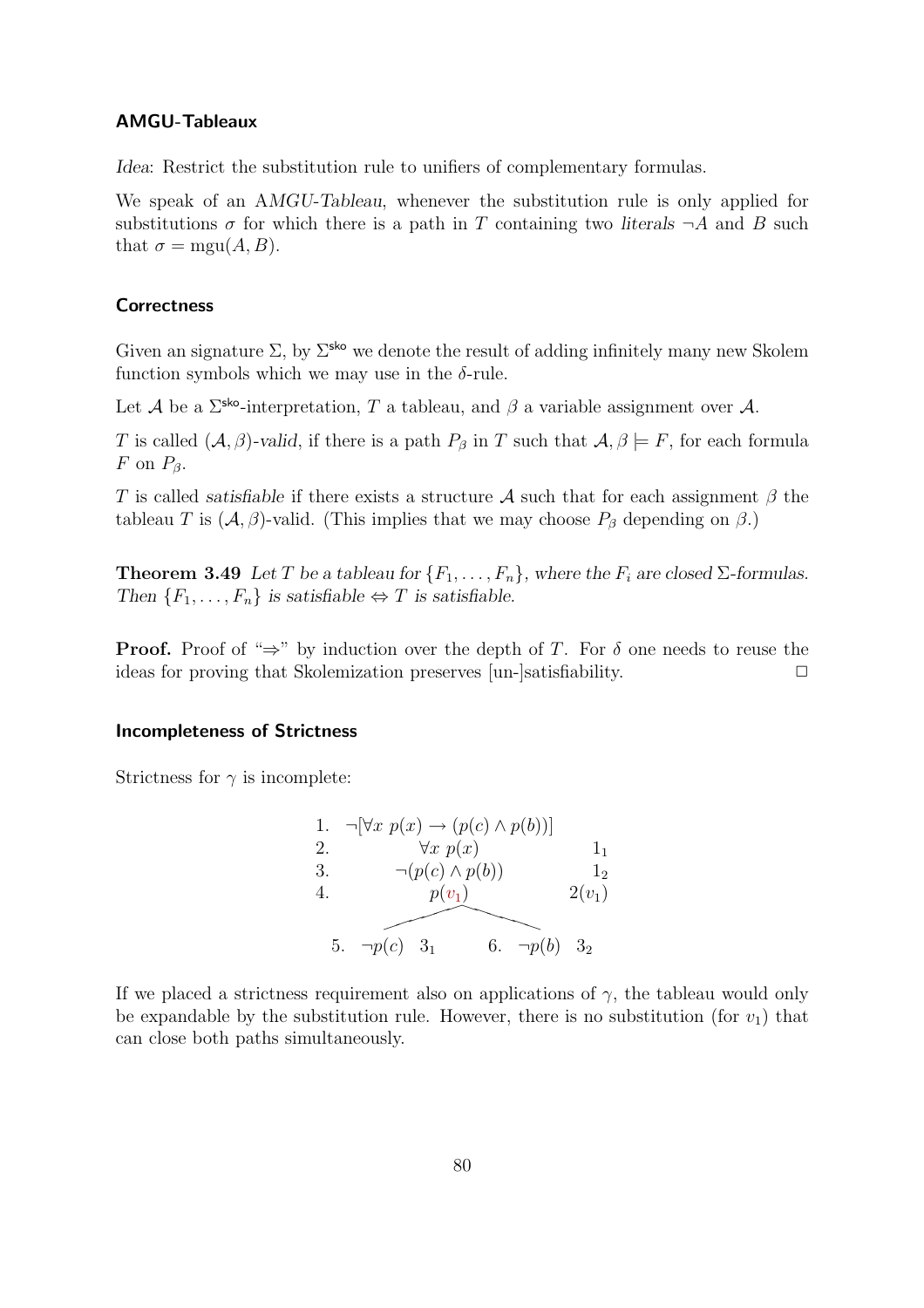## Multiple Application of  $\gamma$  Solves the Problem

| 1. |               | $\neg[\forall x \ p(x) \rightarrow (p(c) \land p(b))]$ |             |                |
|----|---------------|--------------------------------------------------------|-------------|----------------|
| 2. |               | $\forall x \ p(x)$                                     |             | $_{1}$         |
| 3. |               | $\neg(p(c) \wedge p(b))$                               |             | 1 <sub>2</sub> |
| 4. |               | $p(v_1)$                                               |             | $2_{v_1}$      |
|    |               |                                                        |             |                |
| 5. | $\neg p(c)$ 3 | 6.                                                     | $\neg p(b)$ | 3 <sub>2</sub> |
|    |               |                                                        | 7. $p(v_2)$ | $2_{v_2}$      |

The point is that different applications of  $\gamma$  to  $\forall x \ p(x)$  may employ different free variables for x.

Now, by two applications of the AMGU-rule, we obtain the substitution  $[c/v_1, b/v_2]$ closing the tableau.

Therefore *strictness for*  $\gamma$  should from now on mean that each *instance* of  $\gamma$  (depending on the choice of the free variable) is applied at most once to each  $\gamma$ -formula on any path.

## Refutational Completeness

**Theorem 3.50** { $F_1, \ldots, F_n$ } *satisfiable* ⇔ *there exists no closed, strict AMGU-Tableau for*  ${F_1, \ldots, F_n}$ .

For the proof one defines a fair tableau expansion process converging against an infinite tableau where on each path each  $\gamma$ -formula is expanded into all its variants (modulo the choice of the free variable).

One may then again show that each path in that tableau is saturated (up to redundancy) by resolution. This requires to apply the lifting lemma for resolution in order to show completeness of the AMGU-restriction.